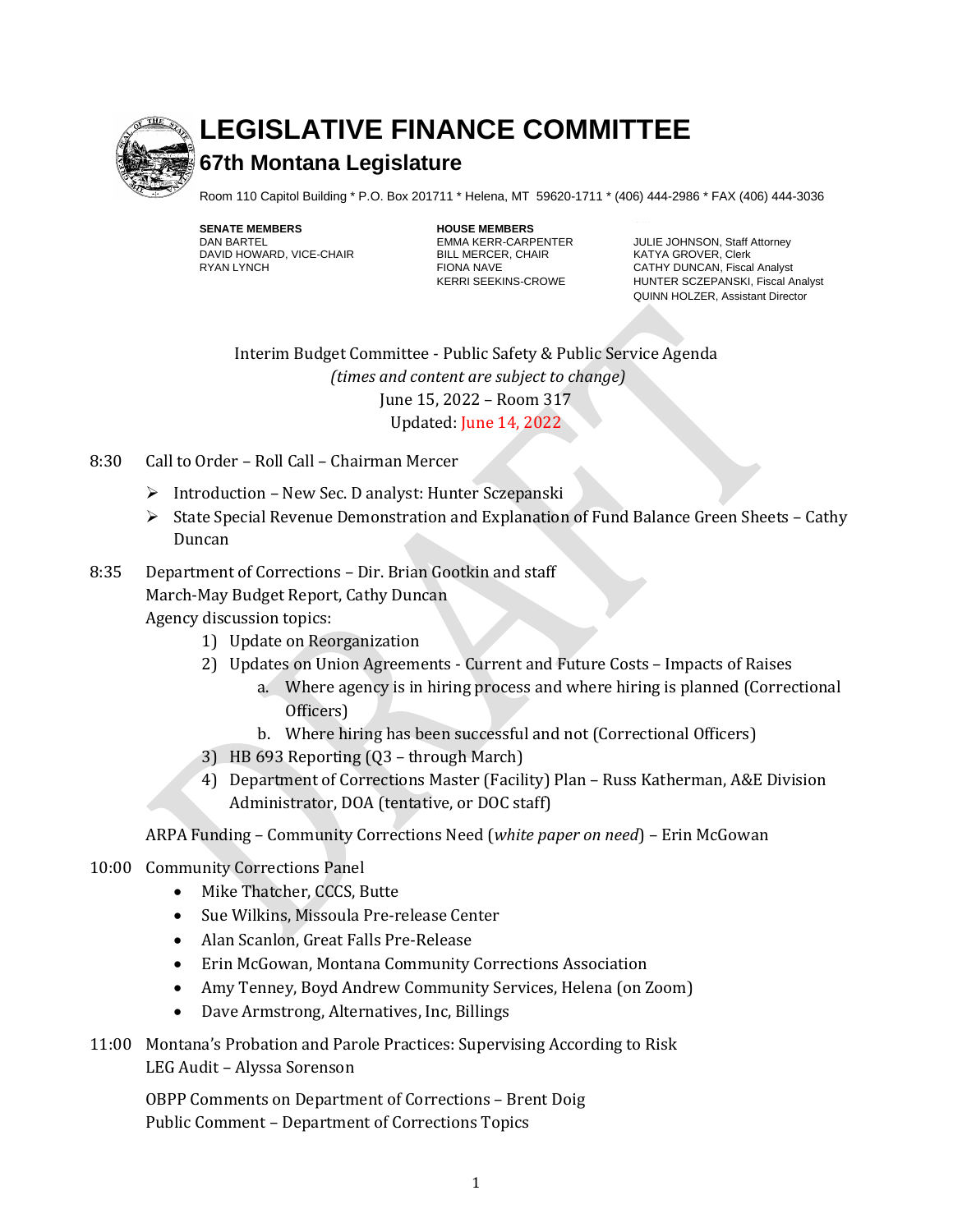11:30 Public Service Commission – President Brown and staff March-May Budget Report, Cathy Duncan Agency discussion topics: 1) Update on Strategic Plan and Agency Organization 2) Update on REDDI OBPP Comments – Brent Doig Public Comment – Public Service Commission Topics 12:30 Lunch Break 1:00 Office of Public Defender – Rhonda Lindquist and staff March-May Budget Report, Cathy Duncan Agency discussion topics: 1) Updates on Union Agreements-Costs-Hiring Impacts a. Breakdown of attorney vacancies by location 2) Update on Case Management/Time Keeping System – Unlocked FY 2023 Funding? 3) Demonstration on OPD Dashboard OBPP Comments – Brent Doig Public Comment – Office of Public Defender Topics 2:00 Department of Justice – Will Selph and staff March-May Budget Report, Cathy Duncan Agency discussion topics: 1) Updates on Union Agreements – Montana Highway Patrol 2) Update on Boulder Campus 3) Agency Plans/Activities Associated with MERLIN Replacement a. Infrastructure needs to support (i.e. the servers) – Shawn Davis b. Merlin replacement process – Laurie Bakri 4) Children's Advocacy Center Program Update 3:00 Board of Crime Control – Natalia Bowser 1) Presentation of Requested Reports a. Changes in Violent Crime (BOCC reported for purposes of OPD) b. Historic Comparison of Byrne Jag funding (BOCC reported for purposes of DOJ) c. Crisis Intervention Training, DPHHS report (reported for purposes of DOJ) 2) HJ 29 – Next Steps a. Understanding purchasing power b. Changes: Populations in Need or Funding (or both) OBPP Comments – Brent Doig Public Comment – Department of Justice Topics 4:00 Judicial Branch – Beth McLaughlin and staff March-May Budget Report, Cathy Duncan Agency discussion topics: 1) Progress on Return to Normal Courtroom Activity Following COVID Slowdown 2) HB 693 and ARPA Reporting OBPP Comments – Brent Doig

Public Comment – Judicial Branch Topics